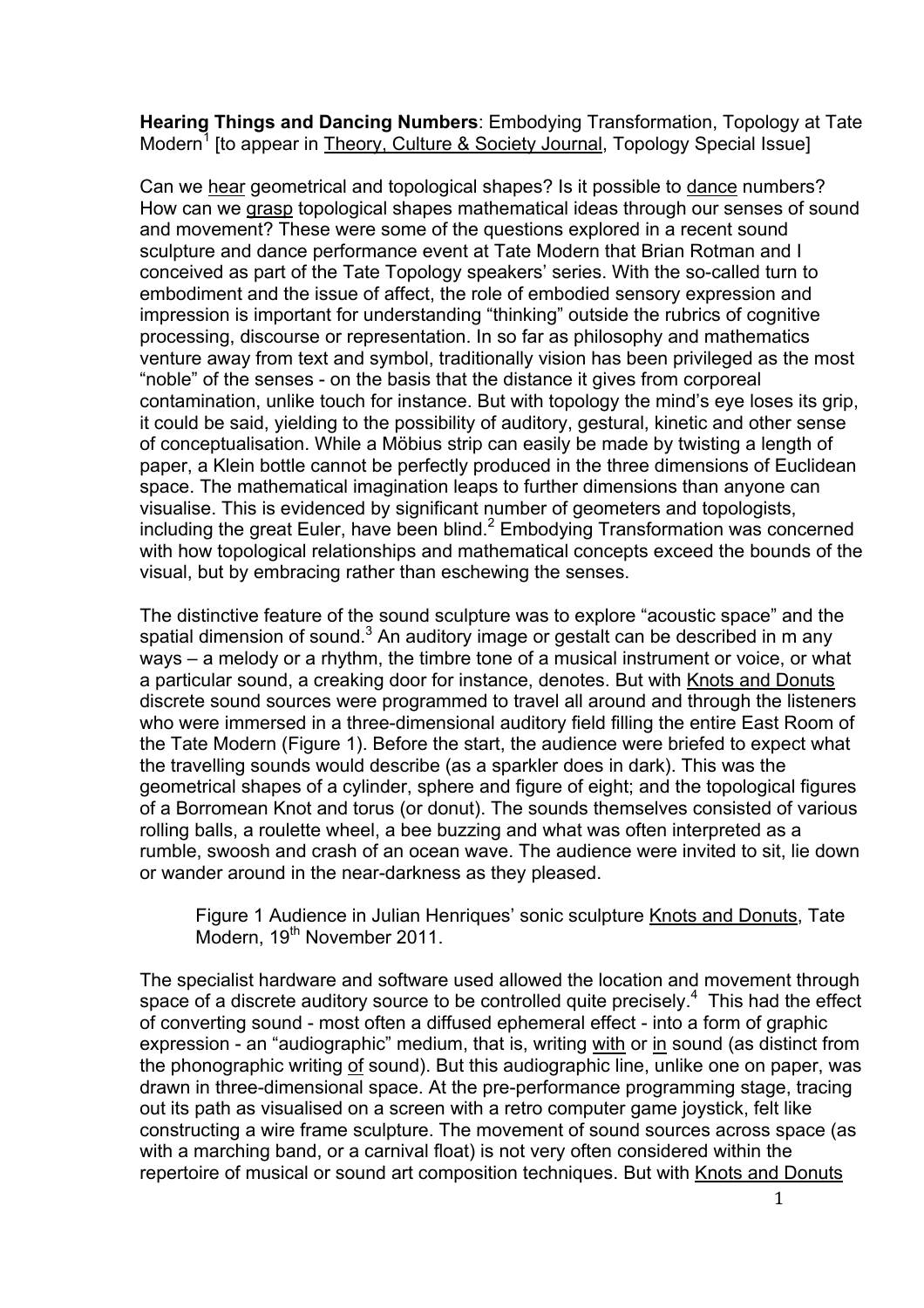sound became a sculptural material, in the way that wood, metal or marble is normally considered.

One inspiration for of the sonic sculpture was the avant-garde music tradition of Varèse, Stockhausen, Xenakis, Nono and others who treated the sound spatialisation as a compositional element. Another was Bernhard Leitner's sound sculptures.<sup>5</sup> But most important was the sonic engineering of the hugely powerful outdoor Jamaican dancehall sound systems.<sup>6</sup> Here, the engineers often make a point exploiting the circular travel of sounds around the triangular configuration of the three speakers stacks. These sound effects, often incorporating gunshots, sirens and the like, serve as the signature of a particular sound system. In addition, Jamaican and other music producers often talk of "building" a riddim (rhythm) track. So this idea of spatialisation of sound and the consequent sonification of space could be said to stretch from Trenchtown to the Tate.<sup>7</sup>

For the Ordinal 5 dance, the audience returned to their seats to view the performance on the light stage area they vacated. The mathematical concept danced was a commuting diagram for Ordinal 5, that is, the number five as counted out (Figure 2). Rotman's approach was distinctive in that it was the choreographic expression of a concept, rather than a geometric shape as such.<sup>8</sup> The danced expression of mathematical concept of Ordinal 5 requires: a minimum number of six movement directions (or dancers), a specific number of positions in the space (on the dance floor) and sequencing in time of coincidence between dancer and position. The dancers all start on the same spot and as long as they each get to their next assigned position and finish at the same spots the mathematical concept can be said to have been expressed – to exactly the same extent would be done with an equation or drawing a conventional pen on paper diagram (Figure 3).

## Figure 2 Ordinal 5 Commuting Diagram by Brian Rotman

The material from which both the sonic sculpture and the dance are built is embodied movement. With Ordinal 5 this was the choreographed movement of the six dancers, including their vocal and facial expression and gestures, is readily recognised as transforming their bodies through space and time dance of the stage area. With Knots and Donuts the movement was at the more micro scale of the periodic motion of compression waves through the medium of the air. The point make here is this: while expression is dependent on some mark, gesture, sound or other noticeable difference, it is independent of which particular medium of expression embodies the transformation. $9$ 

## Figure 3 Dancers in Brian Rotman's Ordinal 5

One reason for interest in this kind of event is methodological, as an experimental investigation. Audiences for the five performances were most forthcoming in the Q and A and informally afterwards. While sound alone is not particularly good for pinpointing location (and is typically used in cooperation with vision), the sound sculpture's novel demand for attentive listening was experienced as enjoyable. The auditory impression of the sound shapes proved to be quite a robust phenomenon. Several remarked on their being at the centre of the sound field and feeling its depth around them - rather than having sound frame a stage or screen at some distance from their point of listening. Another comment was that the naturally appropriate sound samples of roulette wheel ball, for instance, made locating its circular path through space quite easy. In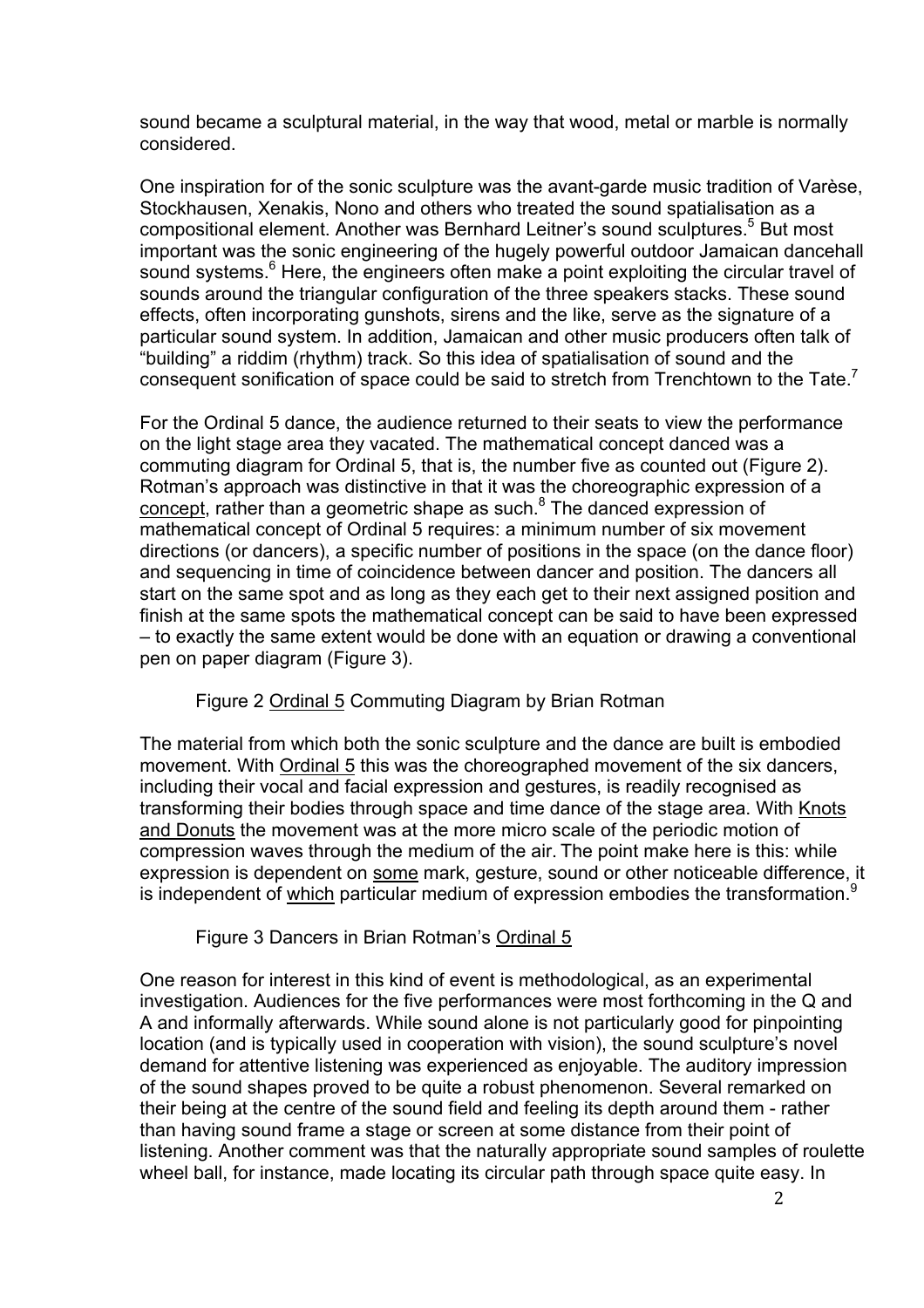addition, for several listeners the ocean wave sound evoked deep associations of childhood seaside memories specifically – as distinct from the more general kind of association that a listener might have for a particular piece of music.

The most important point to be made from the sound installation and dance, however, concerns the issue of embodiment for topology and mathematics itself. Embodying Transformation was inspired by the idea that mathematical thinking should be conceived as an accomplishment of an enminded body, doing what bodies do, such as making gestures or touching things, rather than any purely abstract processes (whatever that might be), generated by a mind isolated or even opposed to material extension of the actual world. Such a line of thought - entirely contra the orthodoxy of how most mathematicians might understand what they are doing - has been what Brian Rotman has been establishing through several monographs.<sup>10</sup> Rotman develops an argument that hinges on the distinction between, on the one hand notational media that depend on metaphor, similitude and language system, and on the other, capture media with their metonymy, synecdoche and analogue variation.<sup>11</sup> Embodied minds and enminded bodies then underpin what Rotman describes as:

A psyche that is at once porous, heterotopic, distributed and pluralised, permeated by emergent collectives, crisscrossed by avatars and simulacra of itself. In short, a *para-human* agency which experiences itself as an 'I' becoming 'beside itself.' 12

The challenge of this idea of mathematics as an embodied activity is addressed, not only to conventional ideas of the mathematical mind, but also to those about bodies themselves. Once the conventional divided subject of mind/ body has been dethroned, or decentred as it was once put, $13$  then all manner of exciting possibilities are opened up. Topological bodies concern relationships, rather than as identities, qualities rather than quantities, subjectivities and objectivities at the same time, enfolded insides and outsides, together with pasts, futures and presents – all in transitions and transformations. As one slogan put it: "Occupy the Future."<sup>14</sup> The implications of this lead to the consideration of embodied, situated and social ways of knowing, the nature of knowledge itself as techné and phronēsis,<sup>15</sup> as distinct from more formal text-based epistemologies by which academic research still tends to define itself.<sup>16</sup>

Topological generalisation - sacrificing the measure and angle of Euclidean geometry for the invariance of relationships that survive transformation – has been taken as evidence for the fundamental even innate nature of topological relationships - rather than their abstract character. Jean Piaget argued that the child has a topological concept of space, before he or she develops the conventional idea of Euclidean space.<sup>17</sup> According to the mathematician Alexei Sossinsky: "the blind person who regains his sight does not distinguish a square from a circle: he sees only their topological equivalence."<sup>18</sup> Steven M. Rosen goes further, calling for a phenomenological topology, drawing on Husserl, Heidegger, Serres and others. "Topology... is rooted in the body"<sup>19</sup> he quotes Sheets-Johnstone; and Connor: "No matter how abstract it may become topology remains fundamentally bodily."<sup>20</sup> Rosen uses this topological body as a critique of the "categorical separation" of classical cognition, for which "the axiomatic base serving as its unquestioned point of departure is the self-evident intuition of object-in-space-before-subject."<sup>21</sup>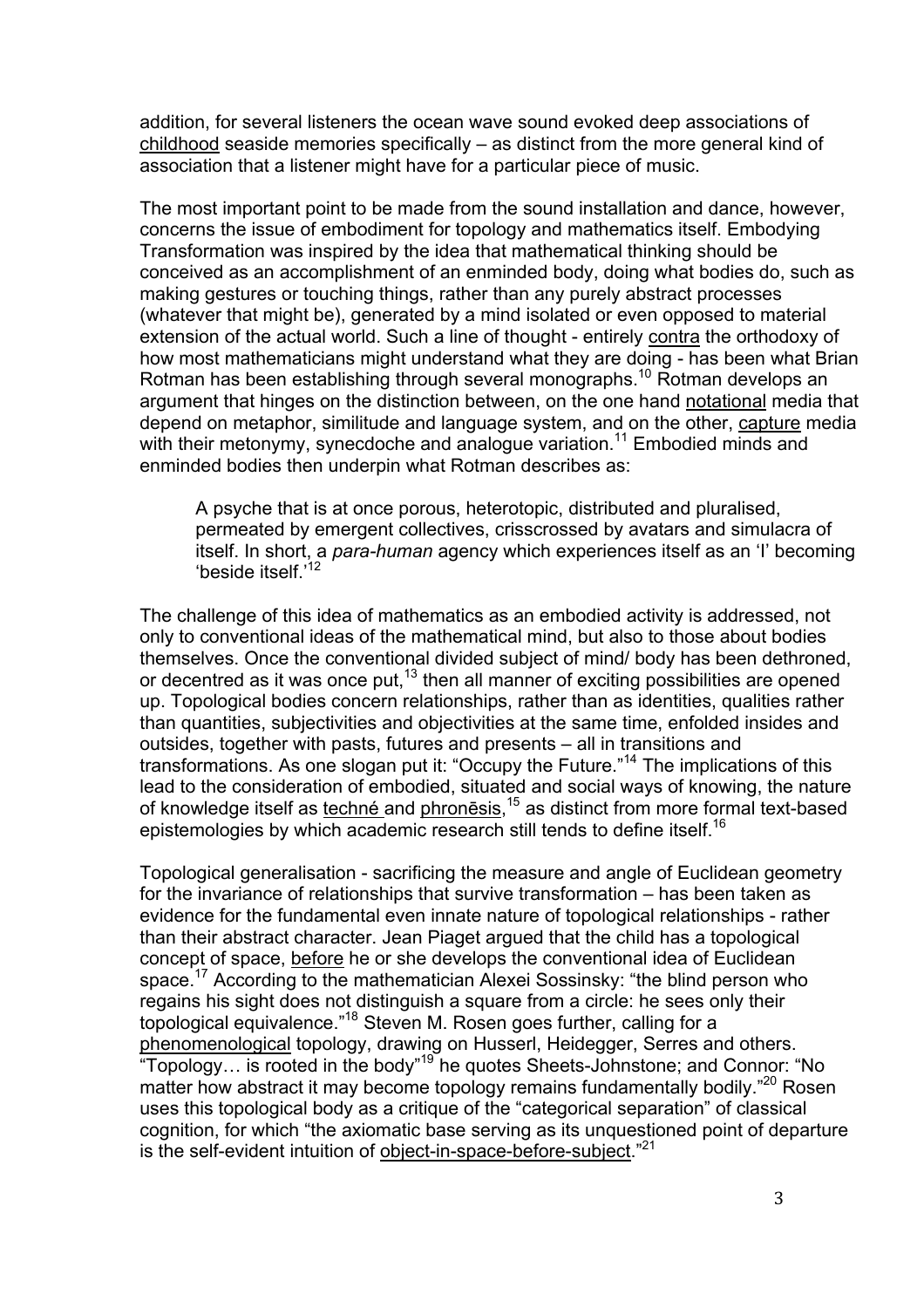The idea of invariance in topological transformation is indeed particularly useful for undermining such traditional ideas of consistency as being based on objects with their properties. Rotman uses this to develop the idea of a "quantum self" that:

exists as a co-occurrence of virtual states, an 'I' which becomes actual or 'realised' and fixed as an 'objective' whole precisely when it is observed, subjected to psychic measurement or social control, or otherwise called upon to act, respond, be affected, and project agency. Such an 'I' would be a mass of tendencies, an assemblage in a perpetual state of becoming, rather than a monolithic being (Rotman 2008:135).

It is also interesting to note that this and the idea of topological embodiment appears to be consistent with a Deleuzian conception of the body – which would most often be entirely antithetical to phenomenology. Brian Massumi in his account of the "body topologic" puts it like this:

The problem is that if the body were all and only in the present, it would be all and only what it is. Nothing is all and only what it is. A body present is in a dissolve: out of what it is just ceasing to be, into what it will already have become by the time it registers that something has happened. The present smudges the past and the future. It is more like a Doppler effect than a point: a movement that registers its arrival as an echo of its having just past. The past and future resonate in the present… The past and future are in continuity with each other, in a moving-through-the-present: in transition.<sup>22</sup>

Topology thus comes to be about bodies, but perhaps not quite as we usually think we know them. This is not conventional idea of a body as something or somehow without mind, an inert object, the Cartesian res extensor, lump of flesh, or sack of organs. Rather, it is the enminded body. So, on the other side of the false dichotomy, the topological body has little to do with the mind as res cogitans, or the abstract disembodied faculty of mathematics. The conclusion that I draw from Embodying Transformation is that greater sensitivity to the senses, greater sense of embodiment for topology.

http://www.tate.org.uk/modern/eventseducation/musicperform/24581.htm

 <sup>1</sup> Embodying Transformation was part of the performance programme of Tate Topology talks series. It was staged on the East Room, Seventh Floor, Tate Modern on 19<sup>th</sup> and 20<sup>th</sup> November 2011, see

<sup>&</sup>lt;sup>2</sup> See. Jackson, Allyn (2002) The World of Blind Mathematics, Notes of the AMS, Volume 49, No 10, pp 1246 - 1251

<sup>&</sup>lt;sup>3</sup> Marshal McLuhan is credited with the first use of the term "acoustic space" see McLuhan, Marshal (1989) Visual and Acoustic Space in McLuhan, Marshal and Powers, Bruce, R The Global Village, New York: Oxford, reprinted in Cox, Christophe and Warner, Daniel [2004: 67-72] Audio Culture: Readings in Modern Music, London: Continuum

 $\frac{4}{1}$  The sonic engineering for this consisted of pre-programmed multi-track audio spatialisation, see http://www.3daudioscape.org/homepage1.htm diffused over a twelve channel sound system.